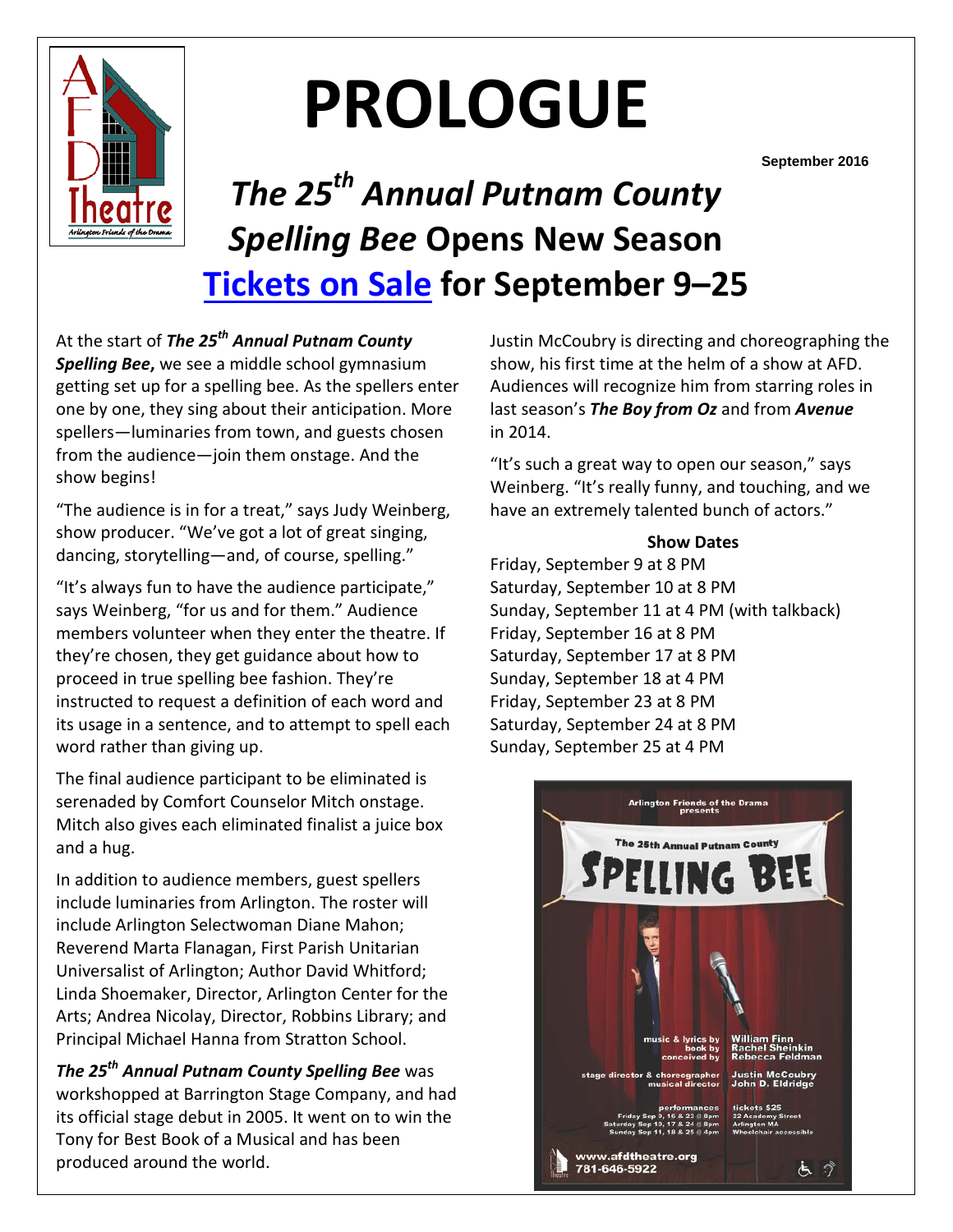# **What To Do with the Wreckage from a Demolished School? Put on a Musical!**

**AFD's upcoming production of** *The 25th Annual Putnam County Spelling Bee* **features actual bits and pieces of Stratton School in Arlington**

It's not easy to build a middle school gymnasium on a narrow stage in an old church. But the production crew behind the latest production at AFD Theatre has been working overtime to make sure it looks, feels, and sounds completely authentic. Their best move: to gather the pieces of a demolished elementary school in town.

When the curtain rises on the AFD Theatre's new production of *The 25th Annual Putnam County Spelling Bee* in September, people in the audience will see the closest thing possible to a real public school gym.

That's because many of the set pieces and props were used in an actual gym in town. It will all come to life: the brushed metal of the water fountains, the red letters of the exit signs, the resounding *kerchunk* of the panic bars on the doors, the fire extinguisher boxes.

Show producer Judy Weinberg reports that at the first production meeting early in the summer, the director, Justin McCoubry, said he wanted the set to be as authentic as possible.

Weinberg, a realtor in Arlington who knows the goings on about town, recalled that the Stratton School was scheduled to be demolished. She and Mark Bastoni, AFD House Director, got in touch with the school principal, Michael Hanna, about salvaging some of the pieces that would be falling to the ground.

As they toured, Weinberg says "Hanna was fabulous and everyone on staff was helpful and pleasant. When we got to the nurse's office, she started offering us things like the turquoise Naugahyde couch where the kids go to lie down. We did take a rocking chair."

After they toured the school, Hanna compiled a list and put them in touch with Ken Grizzell, the project manager in charge of the demolition. He's been saving pieces for them during the demolition.

"The set is going to look great," says Weinberg, "and as close to a school gym as you can get."



Part of the old set of *Vanya* and the new set of *Spelling Bee* can be seen behind cast members Eric Rehm, Katie Pickett, and Darius Eslami.



Production Manager Judy Weinberg and Props Manager Evelyn Corsini Alcorn have a conference behind a salvaged door from Arlington's Stratton School.



Drinking fountains and exit signs from Stratton School share a row with Stage Manager Robin D. Liberty.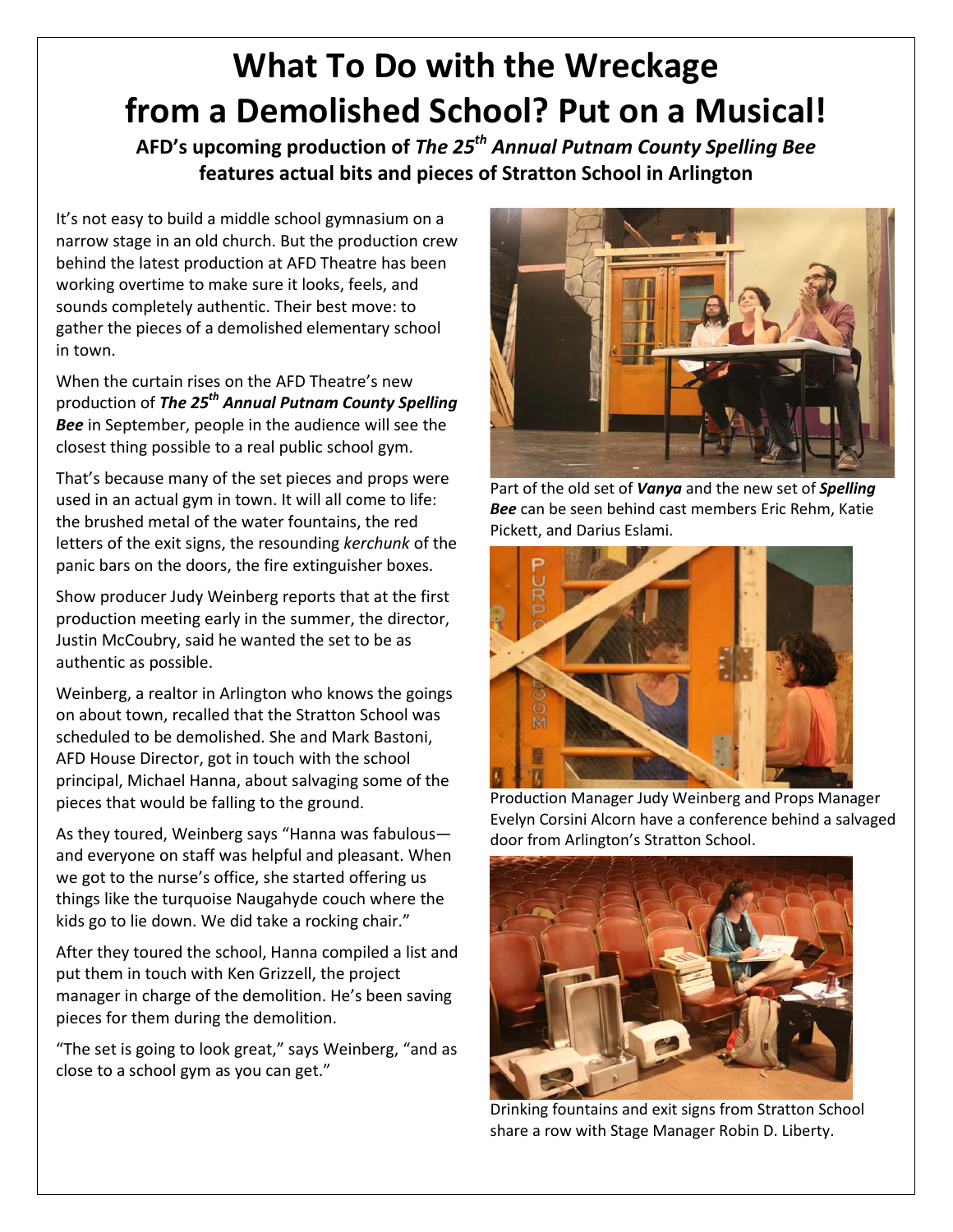# **Introducing the Amazing Cast of** *The 25th Annual Putnam County Spelling Bee*

**Director/Choreographer Justin McCoubry is incredibly proud of the** *Spelling Bee* **cast. Mary Babic took these photos at a recent rehearsal.**

**William Barfee: Paul Alperin Leaf Coneybear: Steve Atwater Olive Ostrovsky: Emma Boroson Douglas Panch: Darius Eslami Chip Tolentino: Robert McCall Rona Lisa Perretti: Katie Pickett Mitch Mahoney: Eric Rehm Marcy Park: Aubrie-Mei Rubel Logainne Schwartzandgrubenniere: Abby Seidel**



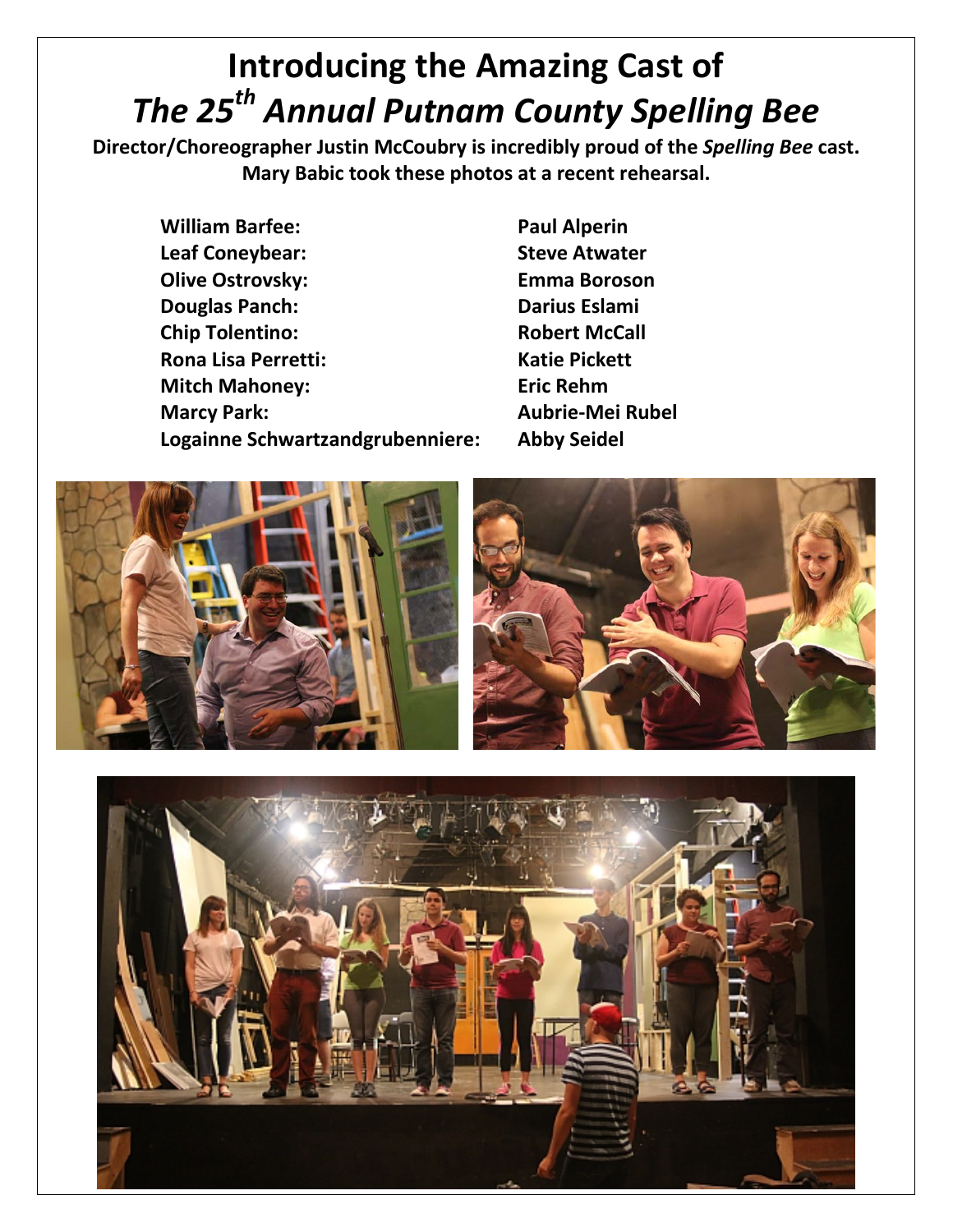# **AHS Sophomore Featured in AFD's Production of** *The 25th Annual Putnam County Spelling Bee*

As a true community theater, Arlington Friends of the Drama taps local talent when mounting its four productions each season. In September, a local student takes the stage singing and dancing to a perennial favorite.

While she may appear shy at first, it doesn't take long to realize that Aubrie-Mei Rubel packs a whole lot of talent and punch into her petite frame. At just fifteen and a half years old, she's already starred in several productions around town, at Arlington Children's Theater, Ottoson Middle School, Menotomy Musical Theater, and Turtle Lane Playhouse.



**Aubrie-Mei Rubel**

**More rehearsal photos. Could this cast be having any more fun? DO NOT MISS THIS DELIGHTFUL SHOW!**

In September, she'll take the stage for the third time at AFD Theatre, as Marcy Park in *The 25th Annual Putnam County Spelling Bee.*

She appeared in 2015 in *A Chorus Line* and in *Please Pass the Salt,* one of the plays in the last season's popular ArlingTEN Shortworks Festival.

Rubel, who lives in Arlington with her mother and a Tibetan Terrier named Cajun, is a sophomore at Arlington High School this fall. She says she enjoys all of her courses, but drama and chorus are her favorites.

She also studies dance, piano, and voice with local teachers, and just completed her third year of summer training at the Reagle Music Theatre in Waltham.

Some of her favorite roles have been Peter Pan in *Peter Pan* at Bishop Community Theater and the Baker's Wife in *Into the Woods, Jr***.** at Menotomy Musical Theater.

Rubel has a passion for musical theater, and travels around the world to attend productions.

She and her mother recently went on a musical cities tour of the South (New Orleans/Memphis/Nashville). This past Thanksgiving break she went to London and saw three West End musicals in three days. She also loves Broadway in New York City, where she has been known to see five shows in three days!

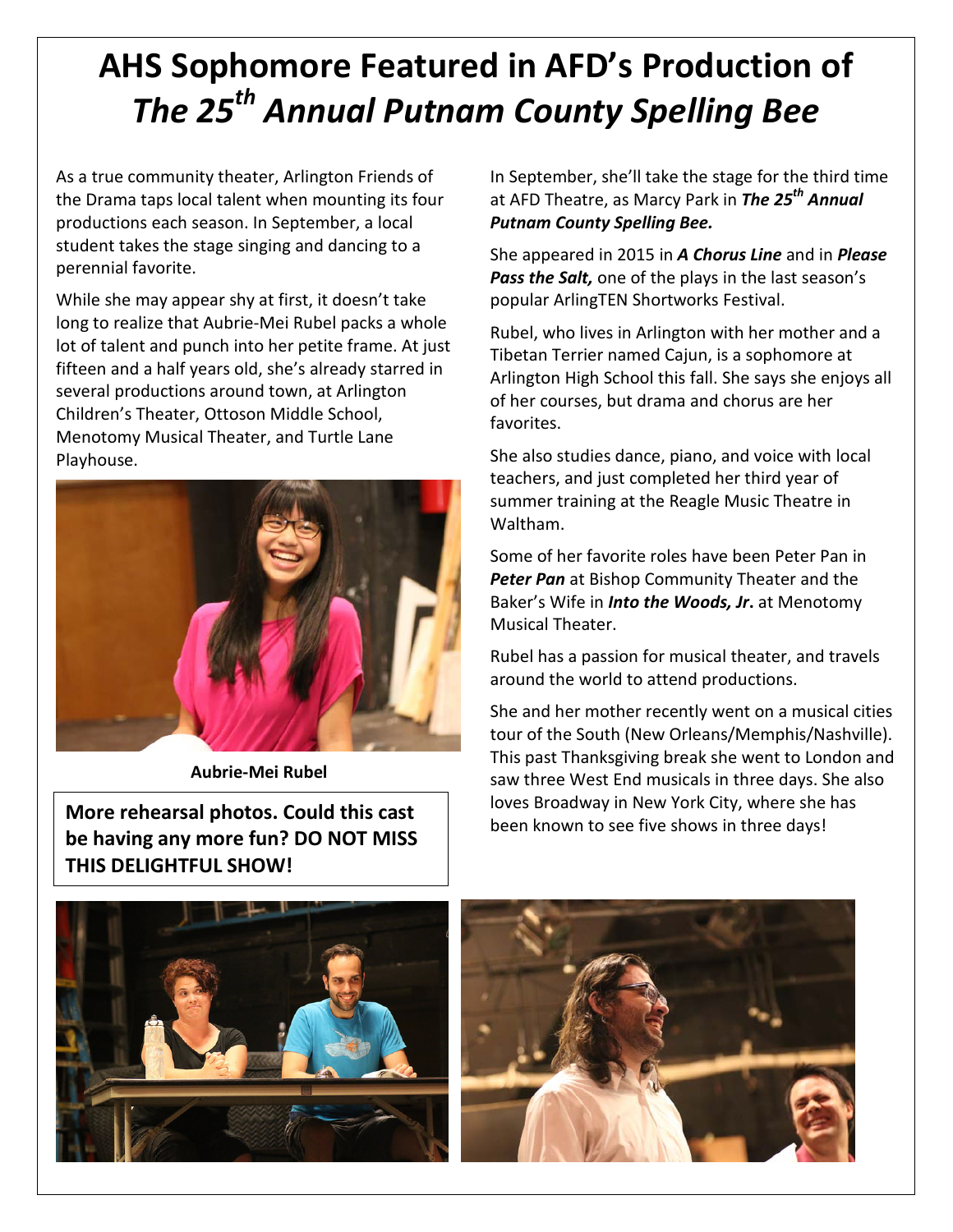# **President's Corner: A Note from David Warnock**



As I write, this summer has brought us political theater and the Olympics exasperating or inspiring spectacles depending on your point of view. As we enter our  $94<sup>th</sup>$  season, here are some AFD people and events to cheer for:

- New board members: Vice President Clare Livak, Recording Secretary Lis Adams, Publicity Director Nancy Rogier, and Box Office Director Cynthia Marsden Williams
- The producers, directors, artists, musicians, crews, actors, and audiences that, together, will bring to life our 2016–2017 season: *The 25th Annual Putnam County Spelling Bee*, *An Inspector Calls, Sunset Boulevard*, and *The Graduate*
- Our revamped, refreshed, and reorganized **[www.afdtheatre.org](http://www.afdtheatre.org/)** website
- Our enhanced social media presence on Facebook and Instagram
- Town Day on September 17
- The Daniel J. Rabone Memorial Fund benefit concert on October 15
- And, of course, YOU, our membership, without whom, none of this is possible.

Looking forward to seeing you at our theater,

### *David Warnock,* **President**

### **Friendly**

AFD offers deepest and heartfelt condolences to Lis Adams in the loss of two family members. Our best wishes go to Jim Grana for a complete recovery after recent surgery. Please send your friendly news to Dot Santos at **[dotsantos@comcast.net](mailto:dotsantos@comcast.net)**.

### **Donate to AFD Theatre at AmazonSmile!**

When you shop at **[smile.amazon.com,](https://smile.amazon.com/)** it's the same thing as shopping on Amazon with the added bonus that Amazon will donate a portion of the purchase price to AFD Theatre. **HOW GREAT IS THAT?**

On your first visit **t[o smile.amazon.com,](https://smile.amazon.com/)** select Arlington Friends of the Drama Inc before you begin shopping. Amazon will remember your selection, and then every eligible purchase you make at will result in a donation to AFD Theatre.

### **BOX OFFICE CORNER**

Order your tickets for *The 25th Annual Putnam County Spelling Bee* online at

**<http://www.afdtheatre.org/>**. All ticket exchanges must be made through the Box Office. The easiest way to contact the box office is by email at **office@afdtheatre.org,** or you may call 781-646- 5922. All phone messages will be checked and returned by a volunteer.

Information on how to order your tickets online was emailed to all members and subscribers, including your password. Make sure to add **[afd-members@comcast.net](mailto:afd-members@comcast.net)** to your list of safe senders in order to receive all AFD email.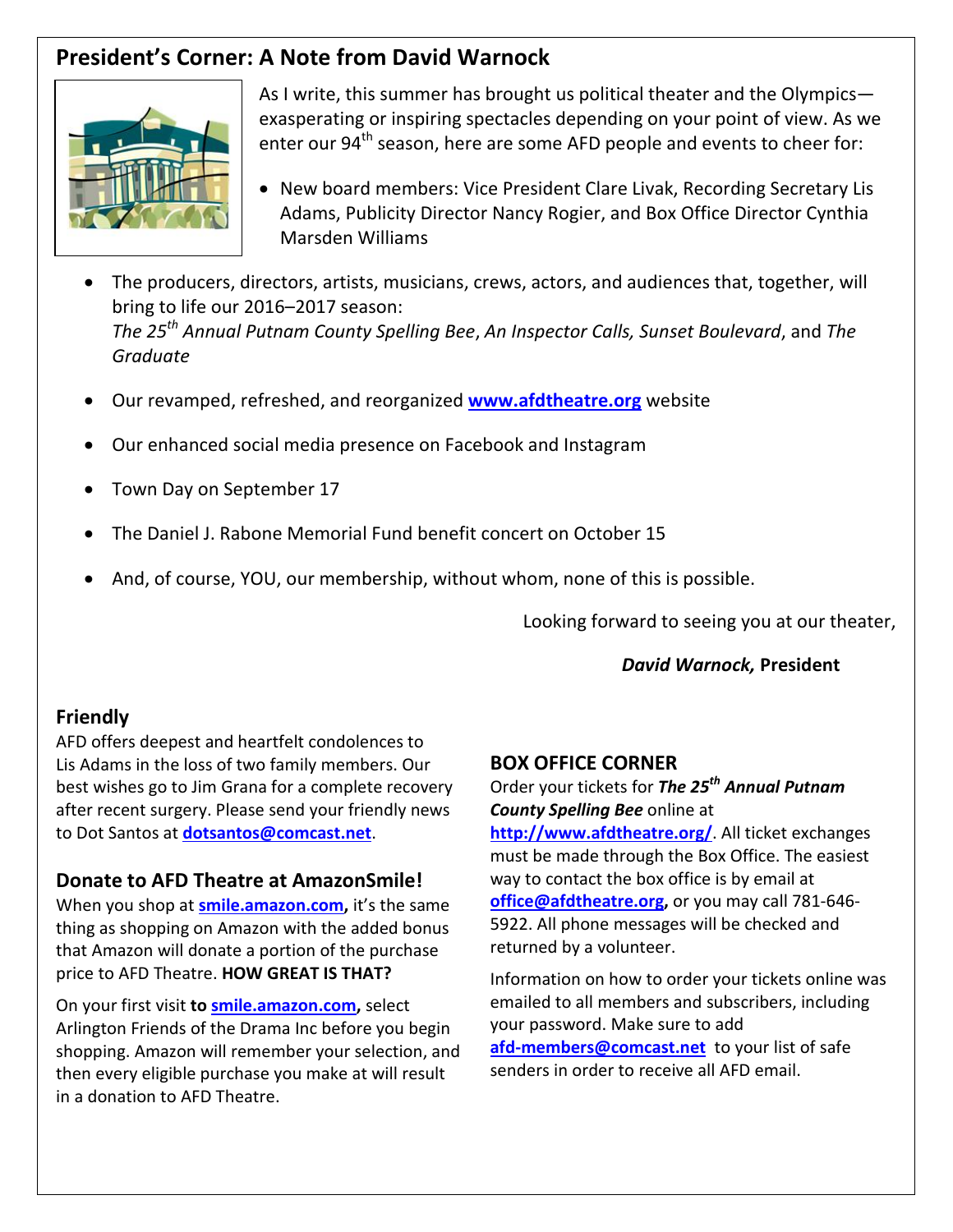# **AFD Theatre Launches Redesigned Website**

Have you seen it? AFD Theatre has a newly designed website. With fresh new colors and easier-than-ever navigation, [www.afdtheatre.org](http://www.afdtheatre.org/) has the same url and made its debut in August.

Webmaster duties have passed to Mary Babic from longtime webmaster Glen Victor Doyle. Glen first got AFD Theatre up and running online. To honor him for his contribution, the AFD board awarded Glen with lifetime AFD membership at the June members' meeting. Thank you, Glen!



#### **The Fine Print**

The Prologue is a publication of Arlington Friends of the Drama, published four to five times a year. Submissions of articles, information, ideas, and feedback are welcome from members, and may be submitted to Nancy Rogier, Prologue Editor, at nancyrogier95@gmail.com or by calling 781-863-1186. Annual membership/subscription to AFD is \$70. Membership includes a ticket to each show, opportunities to get involved in all aspects of the theater, The Prologue, and various social activities.

**Prologue Staff** Nancy Rogier, Editor

Tom Lawrence, Phyllis Uloth, Proofreaders



**Subscribe to our YouTube channel! Like us on Facebook! Follow us on Instagram! AFD YouTube channel: <https://www.youtube.com/user/AFDTheatre> Facebook Group:<https://www.facebook.com/groups/36812824184/>**

**Facebook Page:<https://www.facebook.com/AFDTheatre/>**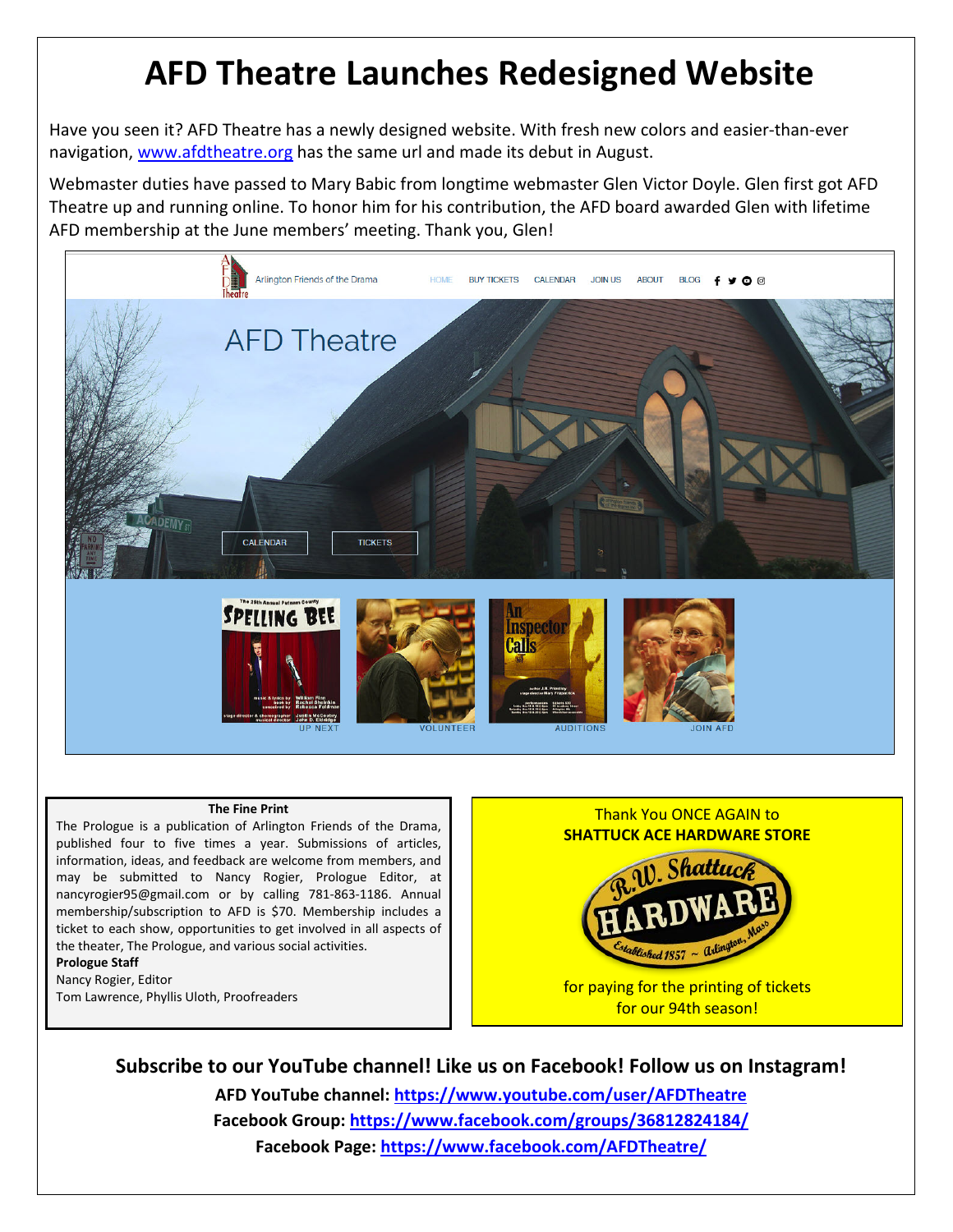# **Opening November 11:** *An Inspector Calls*

It's April 1912 in the home of the prosperous Birling family. Arthur Birling, his wife Sybil, their daughter Sheila, and son Eric are in the drawing room just after dinner celebrating Sheila's engagement to Gerald Croft, son of Sir George Croft, and heir to the most successful family business in the North of England.

Their cozy celebration is suddenly interrupted when Edna, the maid, announces the unexpected arrival of Police Inspector Goole. The inspector has come to the Birling home to investigate the death of a young woman. As the inspector's questions unravel the mystery, each member of the family learns of each other's secrets linking them to the tragedy. His startling revelations uncover the truth and shatter the foundations of their lives.

### **Performance Dates**

Friday, November 11 at 8 PM Saturday, November 12 at 8 PM Sunday, November 13 at 4 PM (with talkback)

Friday, November 18 at 8 PM Saturday, November 19 at 8 PM Sunday, November 20 at 4 PM

# **By J.B. Priestly Directed by Mary Fitzpatrick**

This riveting mystery challenges us all to examine our views of a wealth-obsessed, entitled society.



# **Mark Your Calendars for These Key Dates**

### **Arlington Town Day**

Saturday, September 17, 10 AM to 3 PM

### **Opening Meeting**

Sunday, October 2, 7 PM

### **Auditions for** *Sunset Boulevard*

Wednesday, October 5 at 7 PM and Thursday, October 6 at 7 PM. Callbacks Sunday, October 9 at 1 PM

### **Daniel's Leading Ladies: A Benefit Concert** October 15 8 PM

Share an evening of reflection and songs by talented ladies to benefit the **Daniel J. Rabone Memorial Fund.** The Daniel J. Rabone Memorial Fund has been established to provide one or more scholarships to students enrolled in the Boston University Summer Theatre Institute (BUSTI); specifically to students who live in and around the Greater Boston area. All performers have shared the stage with Daniel and will be singing selections that were near and dear to his heart. Karin Denison is the Musical Director for this event.

All ticket proceeds will go directly to the Memorial Fund. TICKETS ON SALE SOON AT **[www.afdtheatre.org.](http://www.afdtheatre.org/)**